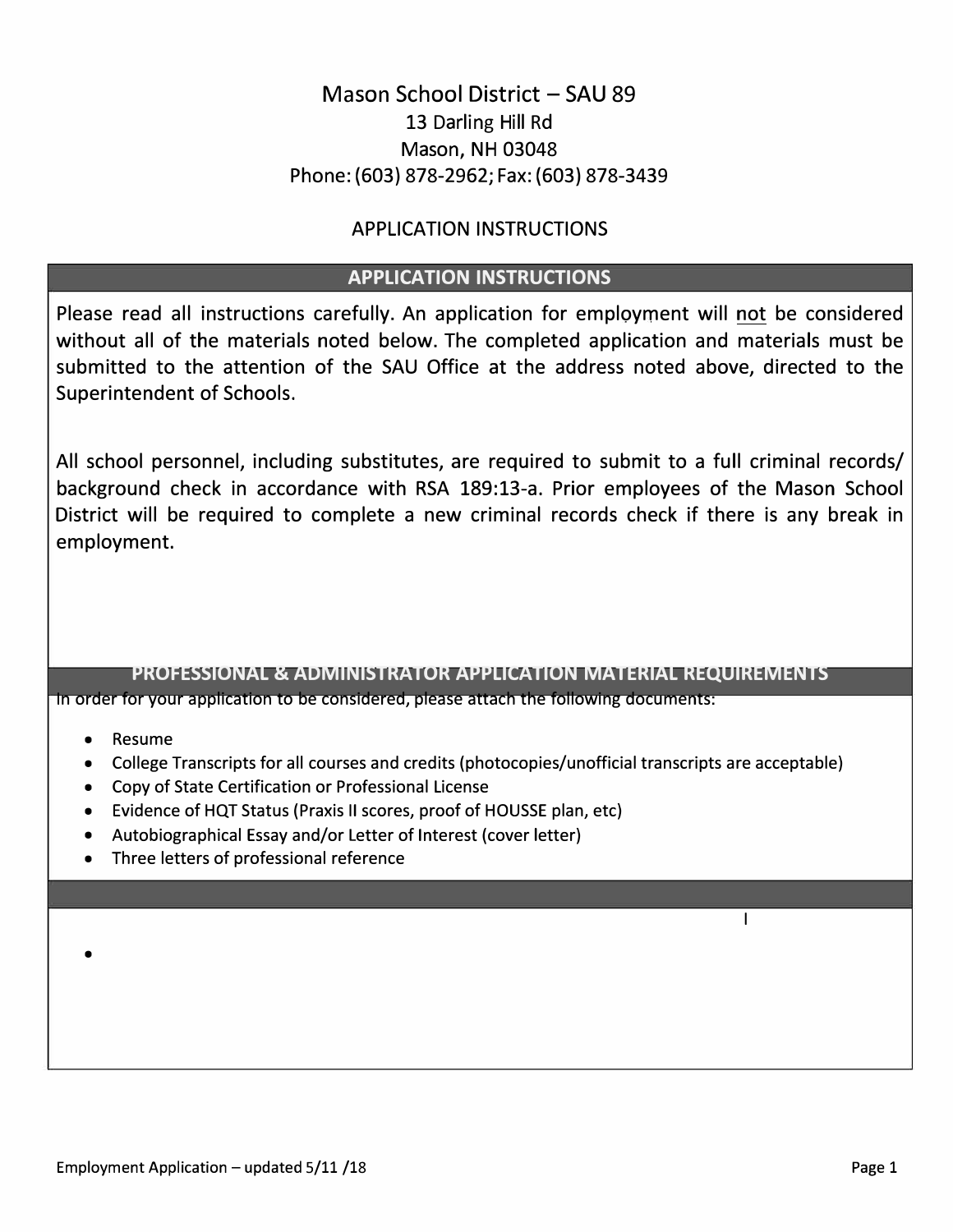# Mason School District

## **APPLICATION FOR EMPLOYMENT**

| (please print clearly or type)                                                                                  |               |  |                       |                                    |                 |                 |  |
|-----------------------------------------------------------------------------------------------------------------|---------------|--|-----------------------|------------------------------------|-----------------|-----------------|--|
| PERSONAL INFORMATION                                                                                            |               |  |                       |                                    |                 |                 |  |
| Name:                                                                                                           |               |  |                       |                                    |                 |                 |  |
|                                                                                                                 | Last          |  | <b>First</b>          |                                    | Middle          |                 |  |
| <b>Former Names:</b>                                                                                            |               |  |                       |                                    |                 |                 |  |
| <b>Social Security Number *:</b>                                                                                |               |  |                       |                                    |                 |                 |  |
| (*optional)                                                                                                     |               |  |                       |                                    |                 |                 |  |
| Home Address:                                                                                                   |               |  |                       |                                    |                 |                 |  |
|                                                                                                                 | <b>Street</b> |  | City                  | <b>State</b>                       | <b>Zip Code</b> |                 |  |
| <b>Mailing Address:</b>                                                                                         |               |  |                       |                                    |                 |                 |  |
|                                                                                                                 | <b>Street</b> |  | City                  |                                    | <b>State</b>    | <b>Zip Code</b> |  |
| Home Phone:                                                                                                     |               |  | <b>Cell Phone:</b>    |                                    |                 |                 |  |
| <b>E-Mail Address:</b>                                                                                          |               |  |                       |                                    |                 |                 |  |
| Over Age 18?                                                                                                    | Yes<br>No     |  | If No, Date of Birth: |                                    |                 |                 |  |
| <b>APPLICATION INFORMATION</b>                                                                                  |               |  |                       |                                    |                 |                 |  |
| Position for Which You are Applying:                                                                            |               |  |                       |                                    |                 |                 |  |
| Date Available For Employment:                                                                                  |               |  |                       |                                    |                 |                 |  |
| How Did You Learn About This Position:                                                                          |               |  |                       |                                    |                 |                 |  |
| (be specific - Edjobs, Newspaper, Referral)<br><b>CERTIFICATION INFORMATION</b>                                 |               |  |                       |                                    |                 |                 |  |
| A copy of any current certification(s) noted below must be attached to this application for employment.         |               |  |                       |                                    |                 |                 |  |
| Do you currently hold a NH Teaching Certification?<br>Yes<br>No                                                 |               |  |                       |                                    |                 |                 |  |
| If yes, indicate certification endorsement areas:                                                               |               |  |                       |                                    |                 |                 |  |
| Teacher ID number:                                                                                              |               |  |                       |                                    |                 |                 |  |
| Indicate level of certification (beginner or experienced):                                                      |               |  |                       |                                    |                 |                 |  |
| Do you currently hold another Professional Certification -                                                      |               |  |                       |                                    |                 |                 |  |
| OT, SLP, Nurse, etc?                                                                                            |               |  | Yes                   | $No$ $\lbrack$ $\lbrack$ $\rbrack$ |                 |                 |  |
| <b>HIGHLY QUALIFIED STATUS (HQT) INFORMATION</b>                                                                |               |  |                       |                                    |                 |                 |  |
| Do you currently hold Highly Qualified Status?<br>No<br>Yes                                                     |               |  |                       |                                    |                 |                 |  |
| Applicants for core subject teaching positions must be HQT at the time of hire $-$ proof of status is required. |               |  |                       |                                    |                 |                 |  |
| I have Passed the Praxis II subject test<br>Area(s):                                                            |               |  |                       |                                    |                 |                 |  |
| I have an academic concentration of 30 credits<br>Area(s):                                                      |               |  |                       |                                    |                 |                 |  |
| have completed a NH HOUSSE Plan by 6/30/2008<br>Area(s):                                                        |               |  |                       |                                    |                 |                 |  |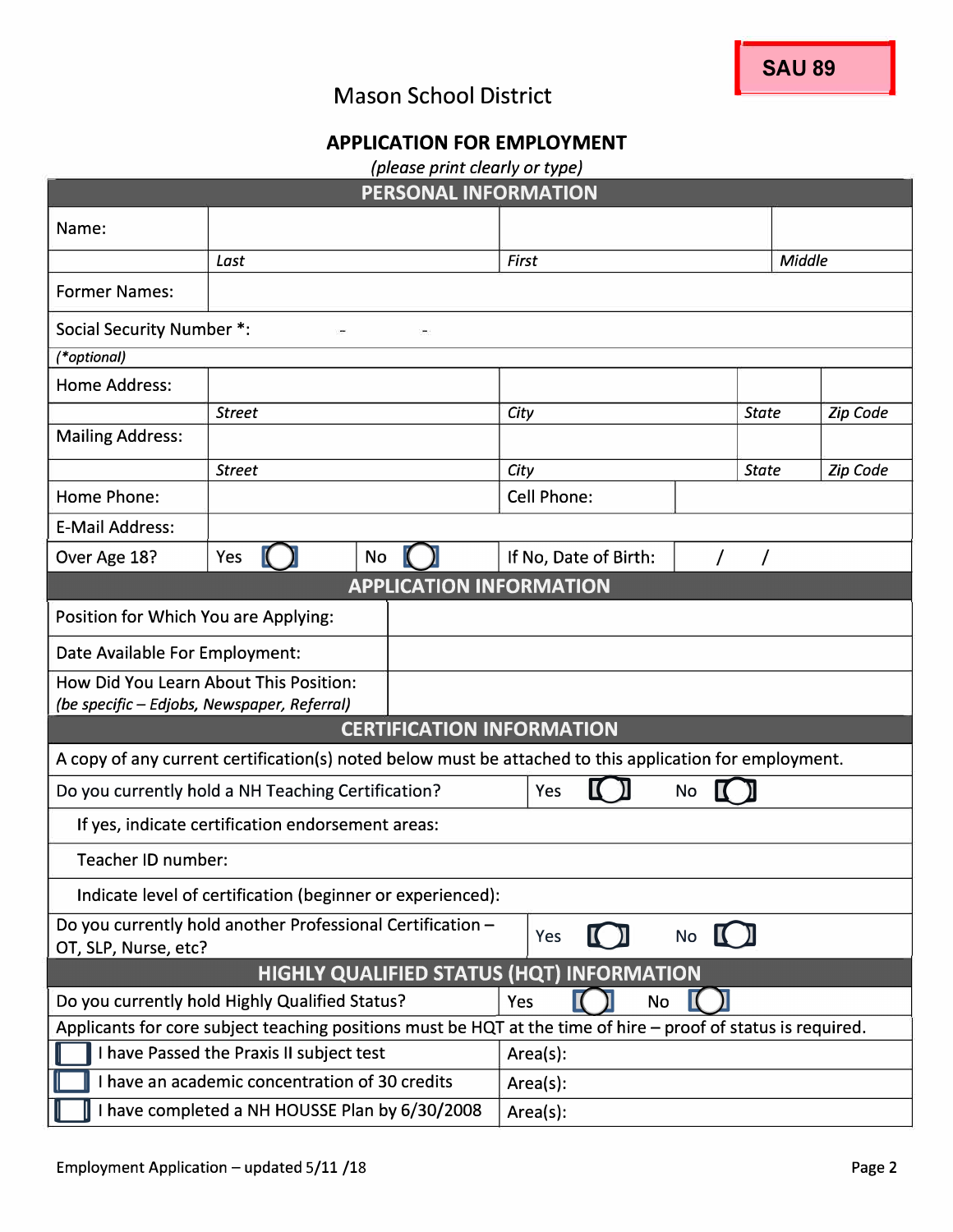| <b>EMPLOYMENT HISTORY</b>                                                                                                                                                                                                              |                                |         |      |  |  |  |  |  |  |
|----------------------------------------------------------------------------------------------------------------------------------------------------------------------------------------------------------------------------------------|--------------------------------|---------|------|--|--|--|--|--|--|
| Beginning with the most current position held, list all previously employment/teaching positions. Do NOT<br>write "See Resume". Copy & attach a second page to the application to list additional employment history, if<br>necessary. |                                |         |      |  |  |  |  |  |  |
| Employer:                                                                                                                                                                                                                              | <b>Employment Start:</b>       |         |      |  |  |  |  |  |  |
| Address:                                                                                                                                                                                                                               | <b>Employment End:</b>         |         |      |  |  |  |  |  |  |
| Phone:                                                                                                                                                                                                                                 | Last Salary/Rate of Pay:       | $\zeta$ | Per: |  |  |  |  |  |  |
| Position:                                                                                                                                                                                                                              | <b>Full-Time or Part-Time:</b> |         |      |  |  |  |  |  |  |
| <b>Co-Curricular Assignments:</b>                                                                                                                                                                                                      |                                |         |      |  |  |  |  |  |  |
| Reason for Leaving:                                                                                                                                                                                                                    | Ok to Contact?                 |         |      |  |  |  |  |  |  |
| Employer:                                                                                                                                                                                                                              | <b>Employment Start:</b>       |         |      |  |  |  |  |  |  |
| Address:                                                                                                                                                                                                                               | <b>Employment End:</b>         |         |      |  |  |  |  |  |  |
| Phone:                                                                                                                                                                                                                                 | Last Salary/Rate of Pay:       | $\zeta$ | Per: |  |  |  |  |  |  |
| Position:                                                                                                                                                                                                                              | <b>Full-Time or Part-Time:</b> |         |      |  |  |  |  |  |  |
| <b>Co-Curricular Assignments:</b>                                                                                                                                                                                                      |                                |         |      |  |  |  |  |  |  |
| <b>Reason for Leaving:</b>                                                                                                                                                                                                             |                                |         |      |  |  |  |  |  |  |
| Employer:                                                                                                                                                                                                                              | <b>Employment Start:</b>       |         |      |  |  |  |  |  |  |
| Address:                                                                                                                                                                                                                               | <b>Employment End:</b>         |         |      |  |  |  |  |  |  |
| Phone:                                                                                                                                                                                                                                 | Last Salary/Rate of Pay:       | \$      | Per: |  |  |  |  |  |  |
| Position:                                                                                                                                                                                                                              | <b>Full-Time or Part-Time:</b> |         |      |  |  |  |  |  |  |
| <b>Co-Curricular Assignments:</b>                                                                                                                                                                                                      |                                |         |      |  |  |  |  |  |  |
| <b>Reason for Leaving:</b>                                                                                                                                                                                                             |                                |         |      |  |  |  |  |  |  |
| Employer:                                                                                                                                                                                                                              | <b>Employment Start:</b>       |         |      |  |  |  |  |  |  |
| Address:                                                                                                                                                                                                                               | <b>Employment End:</b>         |         |      |  |  |  |  |  |  |
| Phone:                                                                                                                                                                                                                                 | Last Salary/Rate of Pay:       | \$      | Per: |  |  |  |  |  |  |
| Position:                                                                                                                                                                                                                              | <b>Full-Time or Part-Time:</b> |         |      |  |  |  |  |  |  |
| <b>Co-Curricular Assignments:</b>                                                                                                                                                                                                      |                                |         |      |  |  |  |  |  |  |
| Reason for Leaving:                                                                                                                                                                                                                    |                                |         |      |  |  |  |  |  |  |
| <b>Total Years of Certified/Full-Time Education Service</b>                                                                                                                                                                            |                                |         |      |  |  |  |  |  |  |

*(do not include permanent substitute experience)*